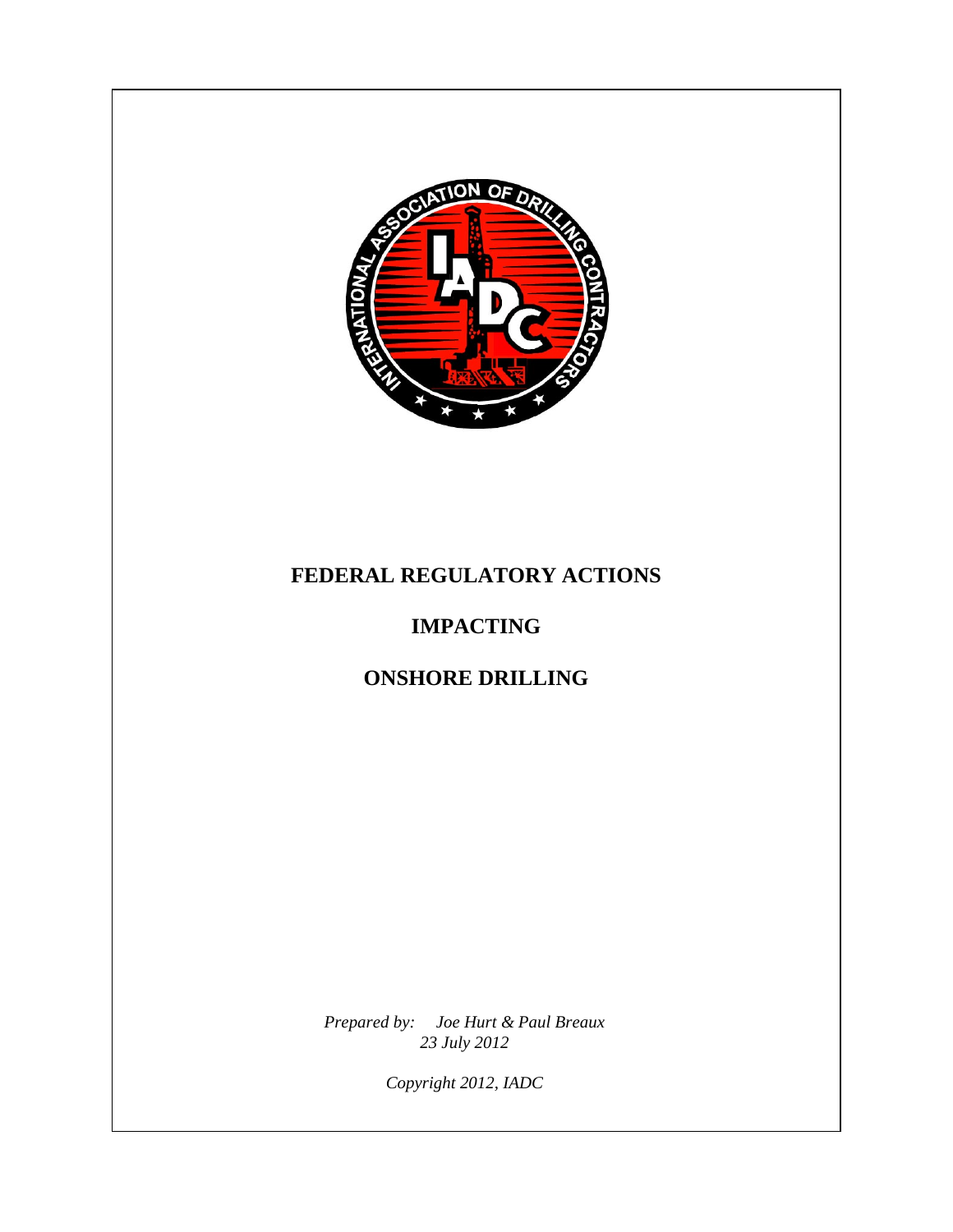#### **ABBREVIATIONS AND ACRONYMS**

| <b>ACOE/ACE</b>            | Army Corps of Engineers                                                             | <b>ISO</b>        | International Organization for Standardization               |
|----------------------------|-------------------------------------------------------------------------------------|-------------------|--------------------------------------------------------------|
| <b>AESC</b>                | Association of Energy Servicing Companies                                           | <b>HDE</b>        | Heavy Duty Engine                                            |
| AIS                        | Automatic Identification System                                                     | <b>LAER</b>       | Lowest Achievable Emission Rate                              |
| ALJ                        | Administrative Law Judge                                                            | <b>MACT</b>       | Maximum Achievable Control Technology                        |
| <b>APCD</b>                | Air Pollution Control District                                                      | MRO               | Medical Review Officer                                       |
| <b>ANPRM</b>               | Advance Notice of Proposed Rulemaking                                               | <b>MPA</b>        | Marine Protected Area                                        |
| API                        | American Petroleum Institute                                                        | MSHA              | Mine Safety and Health Administration                        |
| <b>BACT</b>                | Best Available Control Technology                                                   | <b>NAAQS</b>      | National Ambient Air Quality Standards                       |
| BCT                        | Best Conventional Pollutant Control Technology                                      | <b>NMFS</b>       | National Marine Fisheries Service                            |
| <b>BMP</b>                 | <b>Best Management Practices</b>                                                    | <b>NWA</b>        | National Wildlife Area                                       |
| BPT                        | Best Practicable Control Technology Currently                                       | <b>NEPA</b>       | National Environmental Policy Act of 1969                    |
|                            | Available                                                                           | <b>NESHAPs</b>    | National Emissions Standard for Hazardous                    |
| <b>BSEE</b>                | Bureau of Safety and Environmental Enforcement                                      |                   | Air Pollutants                                               |
| <b>CAA</b>                 | Clean Air Act                                                                       | <b>NIOSH</b>      | National Institute for Occupational                          |
| <b>CARB</b>                | California Air Resources Board                                                      |                   | Safety and Health                                            |
| <b>CBP</b>                 | U. S. Customs and Border Protection (DHS)                                           | <b>NMVOC</b>      | Non-Methane Volatile Organic Compound                        |
| CDL                        | Commercial Driver's License                                                         | <b>NORA</b>       | National Occupational Research Agenda                        |
| <b>CEQ</b>                 | Council on Environmental Quality                                                    | NOx               | Nitrogen Oxides                                              |
| <b>CFCs</b>                | Chlorofluorocarbons                                                                 | <b>NPRM</b>       | Notice of Proposed Rulemaking                                |
| <b>CFR</b>                 | Code of Federal Regulations                                                         | <b>NSPS</b>       | New Source Performance Standards                             |
| <b>COA</b>                 | Corresponding Onshore Area                                                          | <b>NSR</b>        | New Source Review                                            |
| $\bf CSB$                  | <b>Chemical Safety Board</b>                                                        | <b>NTSB</b>       | National Transportation Safety Board                         |
| <b>CWA</b>                 | Clean Water Act                                                                     | <b>ONRR</b>       | Office of Natural Resources Revenue                          |
| <b>CZMA</b>                | <b>Coastal Zone Management Act</b>                                                  | <b>OPA-90</b>     | Oil Pollution Act of 1990                                    |
| <b>DEIS</b>                | Draft Environmental Impact Statement                                                | <b>OSHA</b>       | Occupational Safety and Health Administration                |
| <b>DHS</b>                 | Department of Homeland Security                                                     | <b>OTR</b>        | Office of the U.S. Trade Representative                      |
| <b>DOE</b>                 | Department of Energy                                                                | <b>PEL</b>        | Permissible Exposure Limit                                   |
| <b>DOL</b>                 | Department of Labor                                                                 | <b>PHMSA</b>      | Pipeline and Hazardous Materials Safety                      |
| <b>DOT</b>                 | Department of Transportation                                                        | P.L.              | Administration<br>Public Law                                 |
| EIS                        | <b>Environmental Impact Statement</b>                                               |                   |                                                              |
| EО                         | <b>Executive Order</b>                                                              | PM                | Particulate Matter                                           |
| <b>EPA</b><br><b>EPCRA</b> | <b>Environmental Protection Agency</b><br>Emergency Planning and Community Right-to | ppm<br><b>PSD</b> | Parts per million<br>Prevention of Significant Deterioration |
|                            | Know Act                                                                            | <b>RCC</b>        | <b>Rescue Coordination Center</b>                            |
| FAA                        | <b>Federal Aviation Administration</b>                                              | <b>RFA</b>        | Regulatory Flexibility Act                                   |
| <b>FCC</b>                 | <b>Federal Communications Commission</b>                                            | <b>RIA</b>        | <b>Regulatory Impact Analysis</b>                            |
| <b>FDA</b>                 | Food and Drug Administration                                                        | <b>RIN</b>        | <b>Regulation Identifier Number</b>                          |
| <b>FEMA</b>                | Federal Emergency Management Agency                                                 | RQ                | <b>Reportable Quantity</b>                                   |
| <b>FLSA</b>                | Fair Labor Standards Act                                                            | <b>RSPA</b>       | Research and Special Programs Administration                 |
| FR                         | The Federal Register                                                                |                   | (DOT) - now PHMSA                                            |
| FRA                        | Federal Railroad Administration                                                     | <b>SAMHSA</b>     | Substance Abuse and Mental Health Services                   |
| <b>FPSO</b>                | Floating Production Storage and Offloading Unit                                     |                   | Administration                                               |
| <b>FMCSA</b>               | Federal Motor Carrier Safety Administration                                         | <b>SBF</b>        | Synthetic-Based Drilling Fluid                               |
| <b>FTA</b>                 | <b>Federal Transit Administration</b>                                               | <b>SBREFA</b>     | Small Business Regulatory Enforcement Fairness               |
| <b>FWPCA</b>               | Fresh Water Pollution Control Act                                                   |                   | Act                                                          |
| <b>HAPs</b>                | Hazardous Air Pollutants                                                            | <b>SIP</b>        | State Implementation Plan                                    |
| <b>HCFCs</b>               | Hydrochlorofluorocarbons                                                            | <b>SNPRM</b>      | Supplemental Notice of Proposed Rulemaking                   |
| <b>HHS</b>                 | Department of Health and Human Services                                             | <b>SOx</b>        | <b>Sulfur Oxides</b>                                         |
| <b>HME</b>                 | Hazardous Materials Endorsement (to a CDL)                                          | SSI               | Sensitive Security Information                               |
| <b>HMR</b>                 | Hazardous Materials Regulations                                                     | TRI               | <b>Toxics Release Inventory</b>                              |
| <b>IADC</b>                | <b>International Association of Drilling Contractors</b>                            | TSA               | <b>Transportation Security Administration</b>                |
| <b>ICAO</b>                | International Civil Aviation Organization                                           | <b>TWIC</b>       | Transportation Worker Identification Credential              |
| ICE                        | U. S. Immigration and Customs Enforcement                                           | U.S.C.            | The United States Code                                       |
| ILO <sub>.</sub>           | <b>International Labor Office</b>                                                   | <b>USCIS</b>      | U.S. Citizenship and Immigration Services                    |
| IPAA                       | Independent Petrolem Association of America                                         | <b>VOC</b>        | Volatile Organic Compound                                    |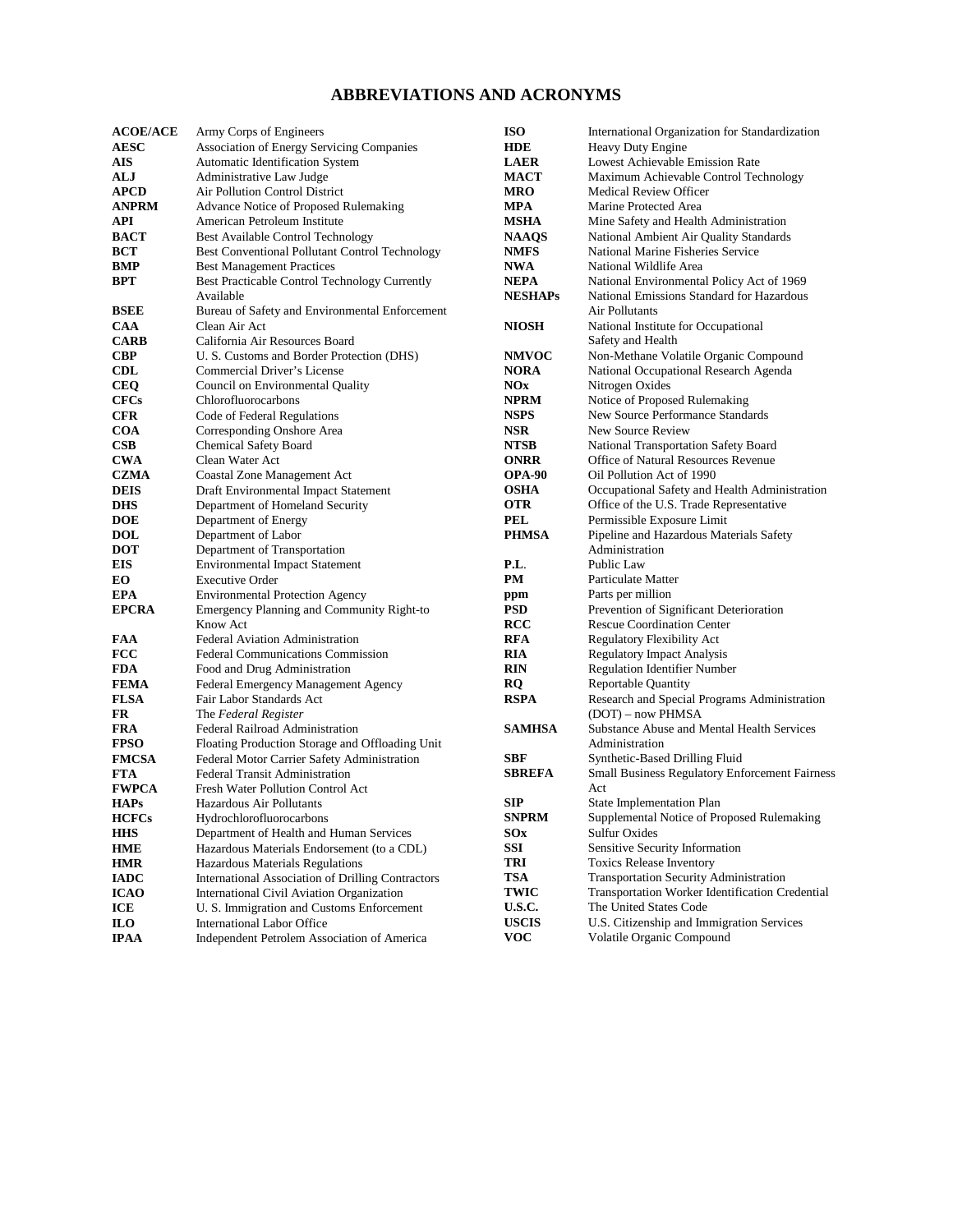### **Table of Contents**

| Agency                                               | Page |
|------------------------------------------------------|------|
|                                                      |      |
| Department of Justice                                |      |
| Drug Enforcement Administration (DEA)                |      |
| Department of Labor (DOL)                            |      |
| Occupational Safety and Health Administration (OSHA) |      |
| Department of Transportation (DOT)                   | 3    |
| Office of the Secretary                              | 3    |
| Federal Motor Carrier Safety Administration (FMCSA)  | 3    |
| Pipeline and Hazardous Materials Safety (PHMSA)      |      |
| Environmental Protection Agency (EPA)                |      |
| Resource Conservation and Recovery Act (RCRA)        |      |
| Clean Air Act (CAA)                                  | 8    |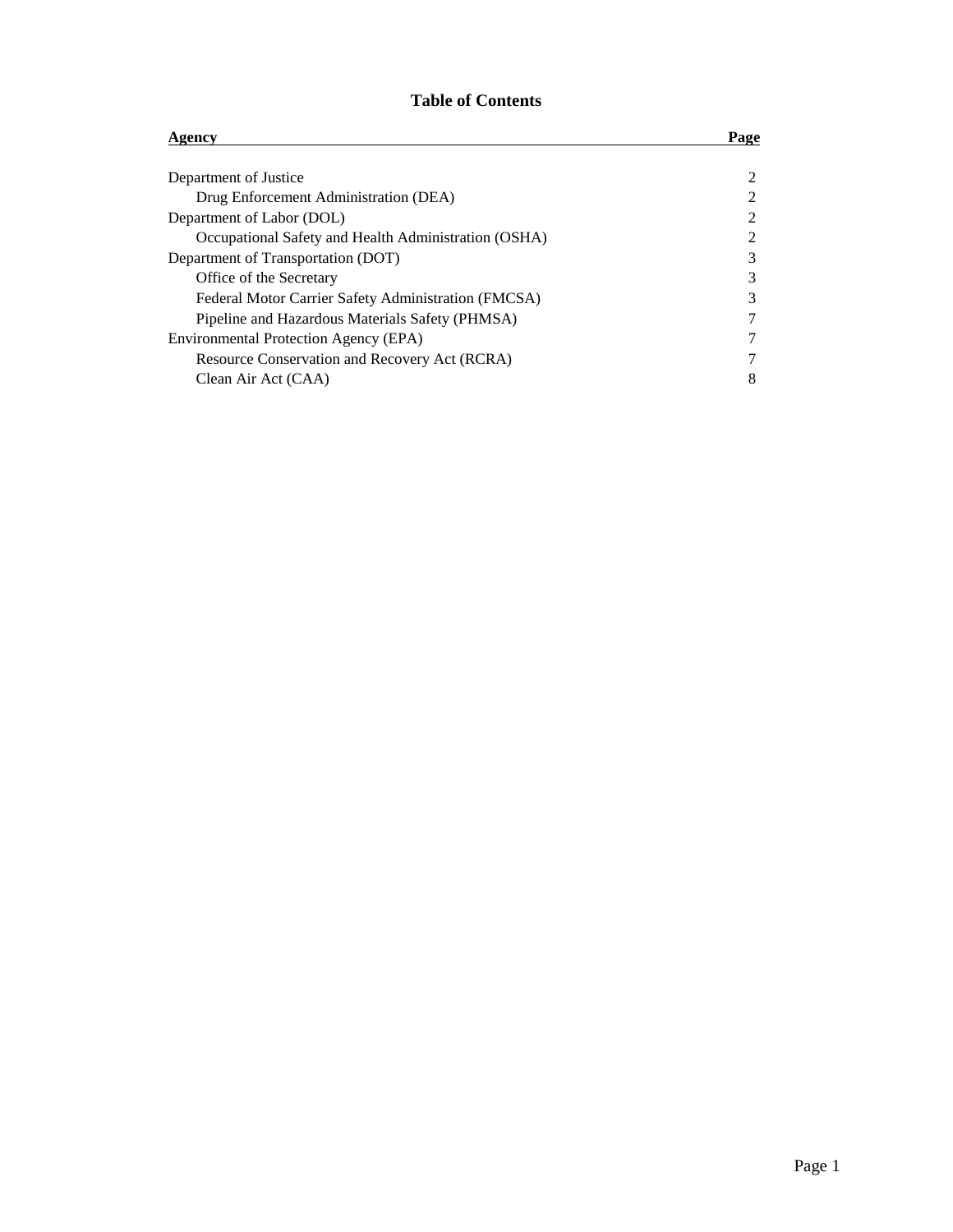## **U.S. Federal Regulatory Actions Impacting Onshore Drilling Contractors**

This document reflects regulatory actions announced in the *Federal Register* or other sources through 30 June 2012. The dates given for anticipated regulatory actions are based on information in the most recent Semi-Annual Unified Agenda, or information obtained through contact with the agency.

*Every effort has been made to assure the accuracy and reliability of the information presented in this publication. However, the author and IADC make no representation, warranty, or guarantee in connection with this publication and hereby expressly disclaim any liability or responsibility for loss or damage resulting from its use or for the violation of any regulation that this publication may mention or with which this publication may conflict.*

Access to copies of the *Federal Register* from 2 January 1994 onward is available from the Federal Register [Main](http://www.gpoaccess.gov/fr/index.html)  [Page.](http://www.gpoaccess.gov/fr/index.html) Hyperlinks to referenced regulatory and other documents are provided where they are known.

The public may identify rulemaking proposals that are open for public comment, and may submit comments on those rulemaking proposals via the ["Regulations.gov"](http://www.regulations.gov/) website.

To report errors in this document, provide comments, or for further information, please contact [Alan Spackman](mailto:alan.spackman@iadc.org) or [John Pertgen.](mailto:john.pertgen@iadc.org)

**" " This symbol denotes information added or significantly modified since the previous edition.**

**Entries in red indicate regulations entering into force which may require immediate action on the part of drilling contractors to assure compliance.**

#### **Department of Justice / Drug Enforcement Administration (DEA)**

**Inclusion of Non-Serious Offense Identification Records (FBI-111P).** (RIN 1110-AA25; 28 CFR 20) On 5 September 2006 [\(71 FR 52302\)](http://edocket.access.gpo.gov/2006/pdf/E6-14605.pdf) published a **NPRM** to amend the FBI regulations defining offenses that may serve as the basis for maintaining fingerprints and criminal history record information (CHRI) in its criminal history record information systems. The revised regulation will permit the retention and exchange of fingerprints and CHRI relating to non-serious offenses (NSOs) when provided by the submitting jurisdiction for retention by the FBI. Such NSO information is currently maintained only at the State and local levels. The change allows for the more uniform collection of CHRI at the Federal level. The most recent Unified Agenda indicated that a **final action was planned for April 2012**.

### **Department of Labor (DOL) / Occupational Safety and Health Administration (OSHA)**

**Updating OSHA Standards Based on National Consensus Standards - Personal Protection Equipment. (OSHA–2011–0184) (**RIN 1218-AC65; 29 CFR 1910, 1915, 1917, 1918 and 1926) On 22 June 2012 OSHA issued a **Direct Final Rule** [\(77 FR 37587\)](http://www.gpo.gov/fdsys/pkg/FR-2012-06-22/pdf/2012-15030.pdf) and a **NPRM** [\(77 FR 37617\)](http://www.gpo.gov/fdsys/pkg/FR-2012-06-22/pdf/2012-15031.pdf) regarding head protection. The final rule revises the PPE sections of the general industry, shipyard employment, long-shoring and marine terminals standards regarding the head protection requirements. OSHA is also including the construction industry in this rulemaking to ensure consistency. Effective date of direct final rule: 20 September 2012. **NPRM comment due date: 23 July 2012**.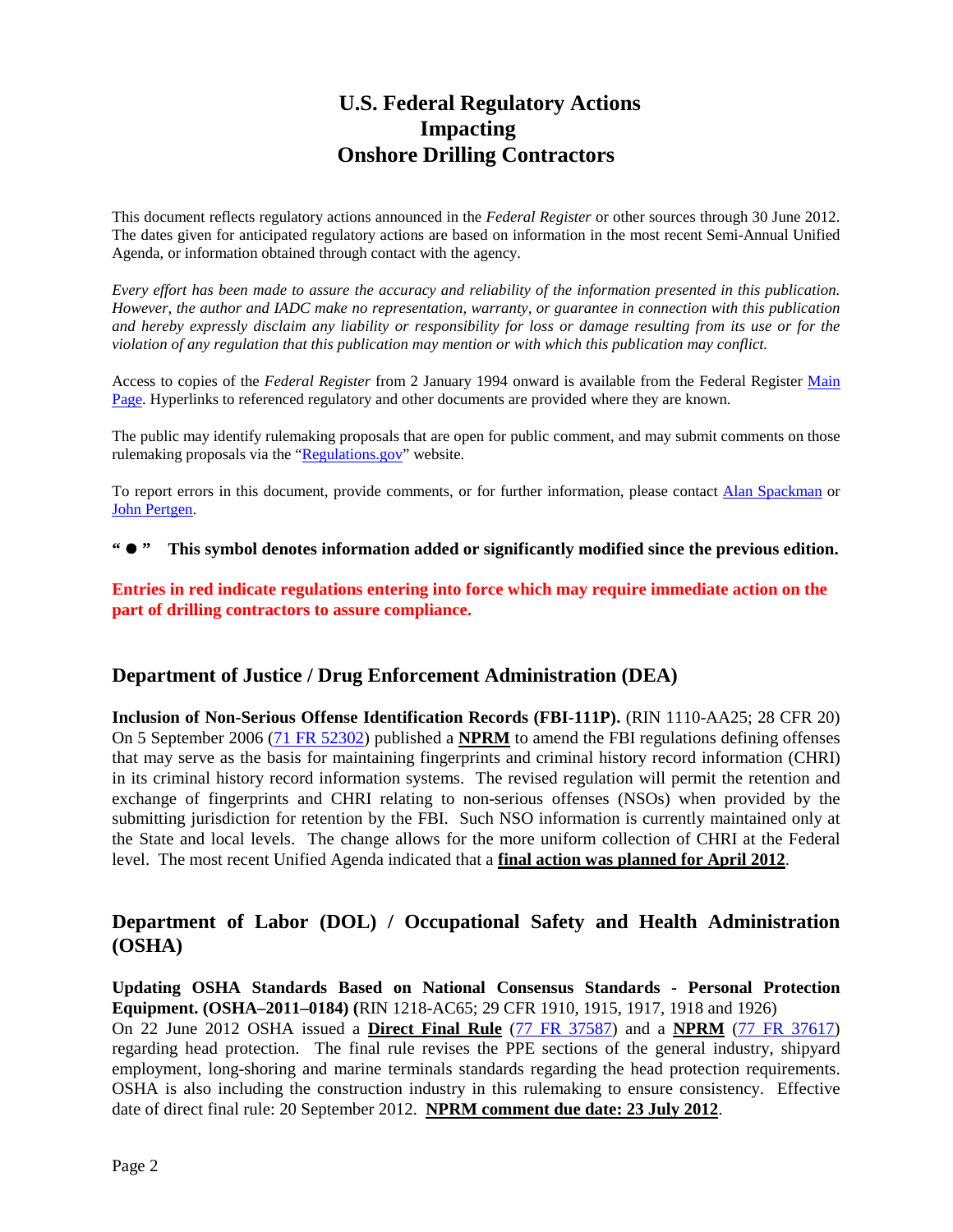**Occupational Injury and Illness Recording and Reporting Requirements- NAICS Update and Reporting Revisions. (OSHA-2010-0019).** (RIN 1218-AC50; 29 CFR 1904) On 22 June 2011 [\(76 FR](http://www.gpo.gov/fdsys/pkg/FR-2011-06-22/pdf/2011-15277.pdf)  [36414\)](http://www.gpo.gov/fdsys/pkg/FR-2011-06-22/pdf/2011-15277.pdf) OSHA issued a P**roposed Rule**, which proposes to update its Injury and Illness Recording and Reporting regulation. On 28 September 2011 [\(76 FR 59952\)](http://www.gpo.gov/fdsys/pkg/FR-2011-09-28/pdf/2011-24779.pdf) OSHA reopened the comment period on this proposed rulemaking due to a request from the National Automobile Dealers Association. New Comment due date: 30 October 2011. The most recent Unified Agenda indicated that comments **should be analyzed by May 2012**.

**NOTE:** [On 12 September IADC submitted [comments](http://www.iadc.org/committees/offshore/index.html) regarding this proposed policy change]

**Occupational Injury Illness Recording and Reporting Requirements. (OSHA-2009-0044)** (RIN 1218-AC45; 29 CFR 1904) On 29 January 2010 [\(75 FR 4728\)](http://edocket.access.gpo.gov/2010/pdf/2010-2010.pdf) OSHA issued a **Proposed Rule** (with an announcement of public meeting) to revise its Occupational Injury and Illness Recording and Reporting (Recordkeeping) regulation to restore the column to the OSHA 300 Log that employers would use to record work-related musculoskeletal disorders (MSD). On 17 May 2011 [\(76 FR 28383\)](http://www.gpo.gov/fdsys/pkg/FR-2011-05-17/pdf/2011-11965.pdf) OSHA issued a Notice of limited reopening of rulemaking record. OSHA, after numerous small business teleconferences, decided to reopen the comments period to allow, in particular, small businesses on the information issues raised during the teleconferences, which included their experiences recording workrelated MSDs and how they believe that they would be impacted by OSHA's revised recordkeeping with regards to restoring a column on the OSHA 300 log if the case is an MSD. Comment due date: 16 June 2011. The most recent Unified Agenda indicated that the **next action is "to be determined."**

**Hazard Communication (OSHA-H022K-2006-0062).** (RIN 1218-AC20; 29 CFR 1910, 1915 and 1926) OSHA's Hazard Communication Standard (HCS) requires chemical manufacturers and importers to evaluate the hazards of the chemicals they produce or import, and prepare labels and material safety data sheets (MSDS) to convey the hazards and associated protective measures to users of the chemicals. On 26 March 2012 [\(77 FR 17574\)](http://www.gpo.gov/fdsys/search/getfrtoc.action) OSHA issued a **Final Rule**, which modifies its Hazard Communication Standard (HCS) to the United Nations' Globally Harmonized Systems of Classification and Labeling of Chemicals (GHS). **Effective date: 25 May 2012**

**Standards Improvement (OSHA-2006-0049 / S-778B).** (RIN 1218-AC19; 29 CFR 1910 and 1926) OSHA is continuing its efforts to remove or revise duplicative, unnecessary, and inconsistent safety and health standards under Standards Improvement Project (SIPS) Phase I published on 18 June 1998 [\(63 FR](http://frwebgate.access.gpo.gov/cgi-bin/getdoc.cgi?IPaddress=frwais.access.gpo.gov&dbname=1998_register&docid=98-15936-filed.pdf)  [33450\)](http://frwebgate.access.gpo.gov/cgi-bin/getdoc.cgi?IPaddress=frwais.access.gpo.gov&dbname=1998_register&docid=98-15936-filed.pdf) and Phase II published on 5 January 2005 [\(70 FR 1111\)](http://edocket.access.gpo.gov/2005/pdf/04-28221.pdf). On 8 June 2011 [\(76 FR 33590\)](http://www.gpo.gov/fdsys/pkg/FR-2011-06-08/pdf/2011-13517.pdf) OSHA has issued a **Final Rule**, which mainly removed and revised individual requirements within the rules that are confusing, outdated, duplicative, or inconsistent. OSHA had identified several requirements (*e.g.*, rigging, NIOSH records, and training certificates) for improvement based on their review of its standards, suggestions and comments from the public, or recommendations from OMB. **Effective date: 8 July 2011**

**Walking Working Surfaces and Personal Fall Protection Systems (Slips, Trips and Fall Protection) (OSHA-2007-0072; No. S-029)** (RIN: 1218-AB80; 29 CFR 1910) On 10 April 1990 (55 FR 13360), OSHA proposed a rule addressing slip, trip, and fall hazards and establishing requirements for personal fall protection systems. On 24 May 2010 [\(75 FR 28862\)](http://edocket.access.gpo.gov/2010/pdf/2010-10418.pdf) OSHA issued a second **NPRM**, which proposes to revise the walking-working surfaces standards and the PPE standards in the regulations. OSHA believes that the proper use of fall protection systems can protect employees from injury and death due to falls at different elevations. The most recent Unified Agenda indicated that a **final action is planned for October 2012**.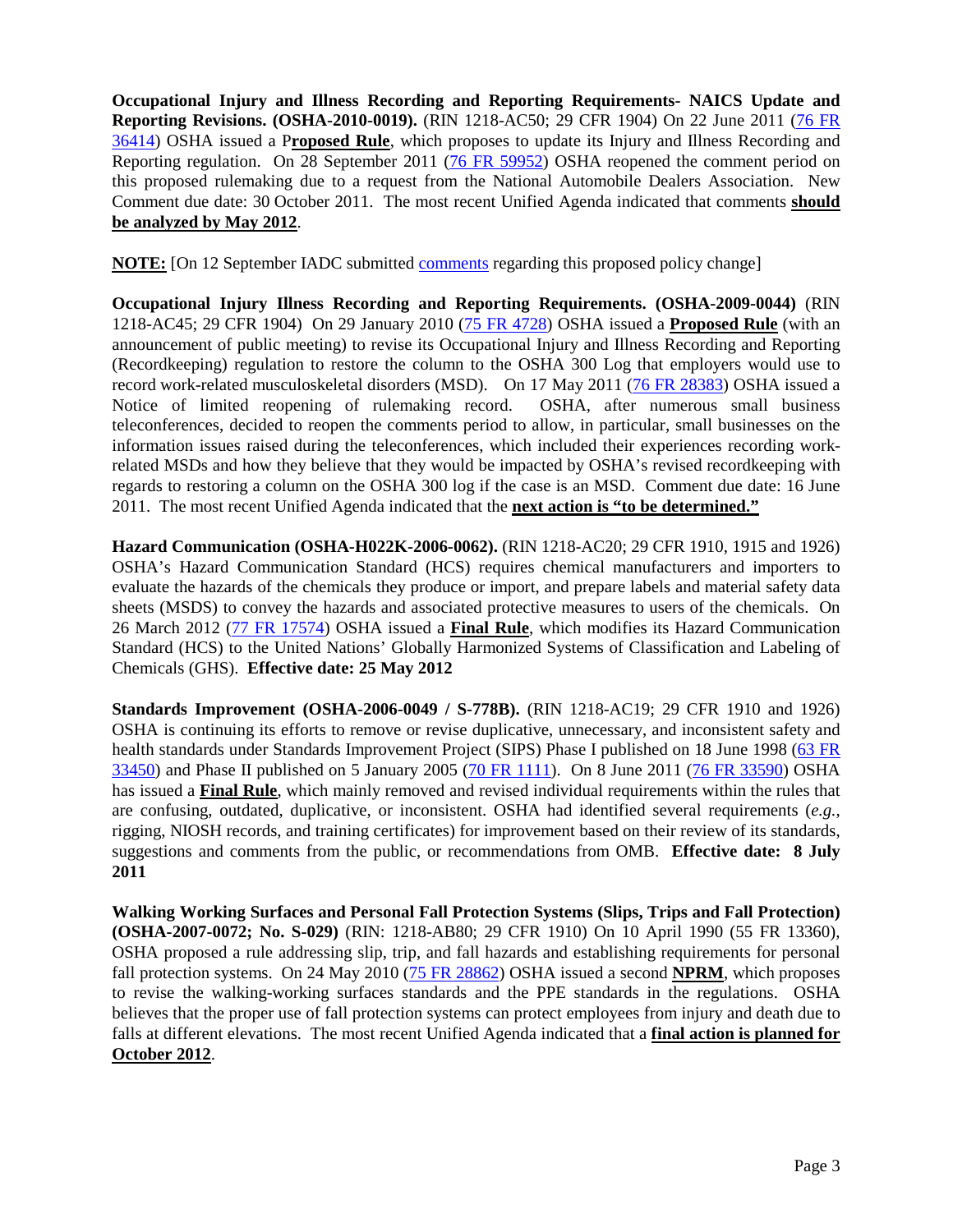**Electric Power Transmission and Distribution, Electrical Protective Equipment (OSHA-S215- 2006-0063)** (RIN 1218-AB67; 29 CFR 1910 and 1926) On 15 June 2005 [\(70 FR 34821\)](http://edocket.access.gpo.gov/2005/pdf/05-11585.pdf) issued a **NPRM** proposing to update the standard for the construction of electric power transmission and distribution installations and make it consistent with the more recently promulgated general industry standard addressing the maintenance and repair of electric power generation, transmission, and distribution lines and equipment. On 14 September 2009 [\(74 FR 46958\)](http://edocket.access.gpo.gov/2009/pdf/E9-22002.pdf) OSHA had a second re-opening of the record. Comment due date: 15 October 2009. The most recent Unified Agenda indicated that OSHA was **planning a final rule for May 2012**.

### **Department of Transportation (DOT) / Office of the Secretary**

**Procedures for Transportation Workplace Drug and Alcohol Testing Programs: Federal Drug Testing Custody and Control Form; Technical Amendment (DOT-OST-2010-0161).** (RIN 2105- AE03/AE13; 49 CFR 40) On 27 September 2010 [\(75 FR 59105\)](http://edocket.access.gpo.gov/2010/pdf/2010-24038.pdf) the DOT issued an **Interim Final Rule**. In order to accommodate use of the new form issued by DHHS for Drug Testing Custody and Control, the DOT is making a few necessary changes in order for collectors, laboratories, and Medical Review Officers to know how to use the form. On 27 September 2011 [\(76 FR 59574\)](http://www.gpo.gov/fdsys/pkg/FR-2011-09-27/pdf/2011-24818.pdf) DOT issued a **Final Rule** (with technical amendments), which authorized the new Custody and Control Form (CCF) form and made some technical amendments. **Effective date: 27 September 2011**

**Minimum Standards for Driver's Licenses and Identification Cards Acceptable by Federal Agencies for Official Purposes (DHS-2006-0030)** (RIN 1601-AA63 (previously AA37); 6 CFR 37) On 9 March 2007 a NPRM [\(72 FR 10820\)](http://edocket.access.gpo.gov/2007/pdf/07-1009.pdf) was issued by DHS, which is proposing to establish minimum standards for State-issued driver's licenses and identification cards that Federal agencies would accept for official purposes after 11 May 2008, in accordance with the REAL ID Act of 2005. The most recent Unified Agenda indicated that on 31 December 2011 DHS indicated that this rulemaking was **withdrawn.**

## **DOT / Federal Motor Carrier Safety Administration (FMCSA)**

**Hours of Service of Drivers of Commercial Motor Vehicles; Regulatory Guidance for Oilfield Exception (FMCSA-2012-0183)** (RIN not listed; 49 CFR 395) On 5 June 2012 [\(77 FR 33098\)](http://www.gpo.gov/fdsys/pkg/FR-2012-06-05/pdf/2012-13584.pdf) FMCSA issued a Notice of regulatory guidance with a request for comments. This notice announces revisions of the regulatory guidance to clarify the applicability of the "Oilfield Operations" exceptions in 49 CFR 395.1(d) to the "Hours of Service of Drivers" regulations, and requests comments on the revision. Effective date: 5 June 2012. **Comment due date: 6 August 2012**

**Amendment to Agency Rules of Practice (FMCSA-2011-0259)** (RIN 2126-AB38; 49 CFR 386) On 13 December 2011 [\(76 FR 77458\)](http://www.gpo.gov/fdsys/pkg/FR-2011-12-13/pdf/2011-31858.pdf) FMCSA issued a **NPRM**, which proposes to amend its rules of practice in three aspects. They are:

- Clarify that paying the full proposed civil penalty in an enforcement proceedings, either in response to a Notice of Claim (NOC) or later in the proceeding, would not allow respondents to unilaterally avoid an admission of liability for the violations charged;
- Agency proposes to establish procedures for issuing out-of-service orders to motor carriers, intermodal equipment providers, brokers, and freight forwarders it determines are reincarnations of other entities with a history of failings to comply with statutory or regulatory requirements. The procedures would provide for an administrative review before the out-of-service order takes effect; and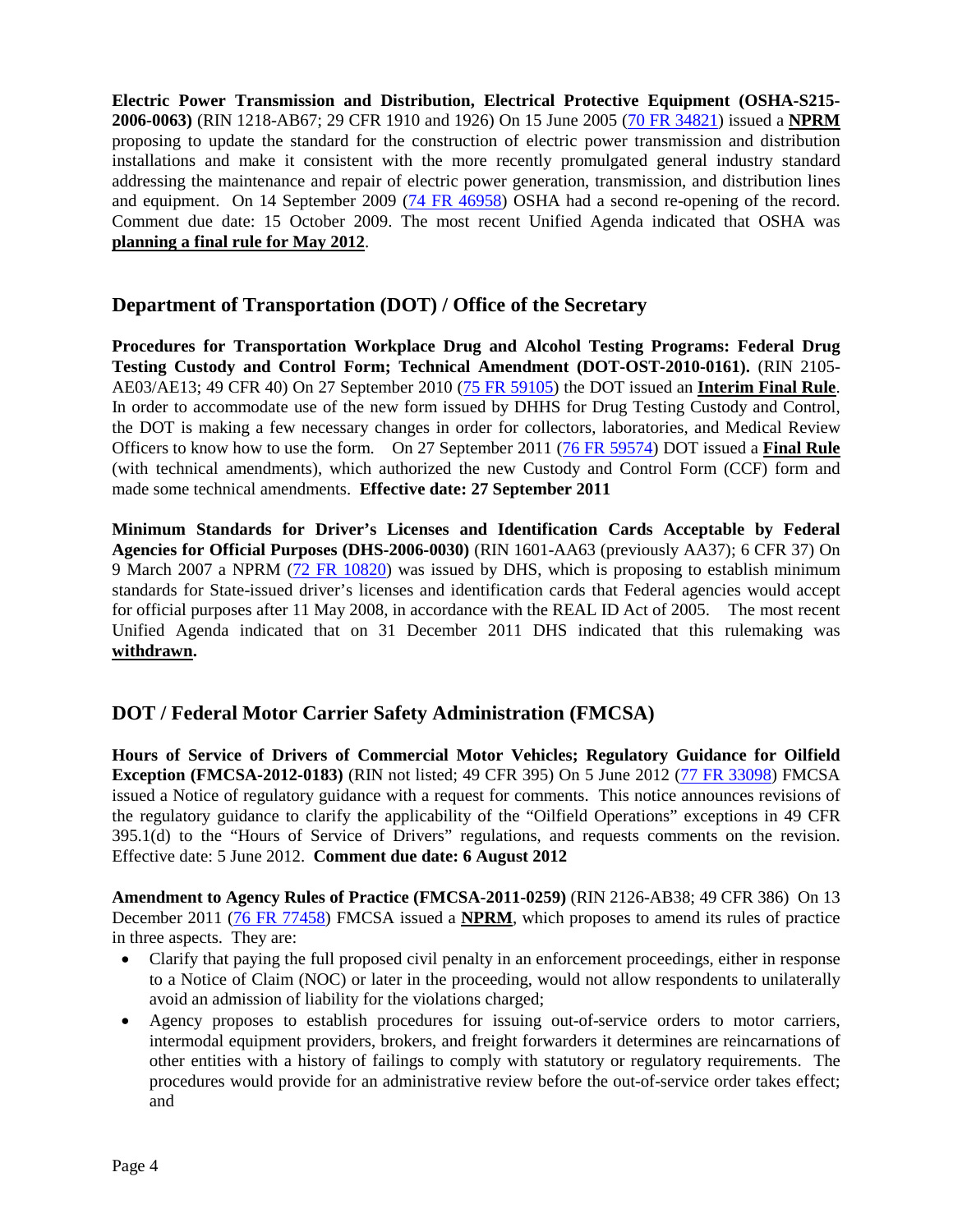• Agency proposes procedures for consolidating Agency records of reincarnated companies with their predecessor entities.

#### **Comment due date: 12 January 2012**

**Commercial Driver's License Drug and Alcohol Clearinghouse.** (RIN 2126-AB18; 49 CFR 382) This rulemaking would create a central database for verified positive controlled substances and alcohol test results for commercial driver´s license (CDL) holders and refusals by such drivers to submit to testing. The most recent Unified Agenda indicated that a **NPRM was planned for June 2012**.

**Harmonizing Schedule I Drug Requirements (FMCSA-2011-0073)** (RIN 2126-AB35; 49 CFR 382 and 391) On 8 July 2011 FMCSA (76 FR 40306) issued a **NRPM**, which proposes to amend the physical qualifications for drivers and the instructions for the medical examination report to clarify that drivers may not use Schedule I drugs and be qualified to drive commercial motor vehicles. On 30 January 2012 (77 FR 4479) the FMCSA issued a **Final Rule**, which confirms that drivers with CDLs cannot use Schedule I drugs and the rule also harmonizes FMCSA's provisions regarding pre-employment and return-to-duty test refusals with corresponding DOT-wide provisions. It also corrects the inaccurate uses of the term "actual knowledge." **Effective date: 29 February 2012**

**NOTE**: 22 February 2012 (77 FR 10391) FMCSA issued a correction to the final rule, which corrected some printing errors to the Form 649-F Medical Examinations Report for Commercial Driver Fitness Determination. **Effective date: 22 February 2012**

**Commercial Driver's License Information System State Procedures Manual, Release 5.2.0 (FMCSA-2011-0039)** (RIN 2126-AB33; 49 CFR 384) On 6 April 2011 FMCSA issued an **NPRM** with a request for comments [\(76 FR 19023\)](http://edocket.access.gpo.gov/2011/pdf/2011-8061.pdf). FMCSA proposes to amend the regulations to incorporate by reference the most recent version of the American Association of Motor Vehicle Administrator, Inc.'s (AAMVA) Commercial Driver's License Information System (CDLIS) State Procedures Manual. On 4 November 2011 [\(76 FR 68328\)](http://www.gpo.gov/fdsys/pkg/FR-2011-11-04/pdf/2011-28517.pdf) FMCSA issued a **Final Rule**, which is intended to ensure uniform application of CDLIS procedures among States. **Effective date: 5 December 2011**

**Electronic On-Board Recorders and Hours of Service Supporting Documents (FMCSA-2010-0167)**  (RIN 2126-AB20; 49 CFR 385, 390, and 395) On 1 February 2011 [\(76 FR 5537\)](http://edocket.access.gpo.gov/2011/pdf/2011-2093.pdf) FMCSA issued a **NPRM**, which proposes to amend the regulations to require certain motor carriers operating commercial motor vehicles in interstate commerce to use electronic on-board recorders (EOBRs) to document their drivers' hours of service (HOS). On 13 February 2012 [\(77 FR 7562\)](http://www.gpo.gov/fdsys/pkg/FR-2012-02-13/pdf/2012-3265.pdf) FMCSA issued a Notice of Intent, which indicates that they plan to move forward on this rulemaking by publishing a **SNPRM**.

**Hours of Service of Drivers (FMCSA-2004-19608)** (RIN 2126-AB26; 49 CFR 385, 386, 390, and 395) On 29 December 2010 [\(75 FR 82170\)](http://edocket.access.gpo.gov/2010/pdf/2010-32251.pdf) FMCSA issued a **NPRM**, which proposes to revise the regulations for hours of service for drivers of property-carrying commercial motor vehicles (CMV). On 27 December 2011 [\(76 FR 81134\)](http://www.gpo.gov/fdsys/pkg/FR-2011-12-27/pdf/2011-32696.pdf) FMCSA issued a **Final Rule**, which revises the HOS to limit the use of the 34-hour restart provision to once every 168 hours and to require that anyone using the 34-hour restart provision have as part of the restart two periods that include 1 a.m. to 5 a.m. It also includes a provision that allows truckers to drive if they have had a break of at least 30 minutes, at a time of their choosing, sometime within the previous 8 hours. The current 11-hour driving limit remains unchanged, as does the 60- and 70- hour limits. The purpose of the rule is to limit the ability of drivers to work the max number of hours currently allowed, or close to the max, on a continuing basis to reduce the possibility of driver fatigue. Long daily and weekly hours are associated with an increased risk of crashes and with the chronic health conditions associated with lack of sleep. **Effective date: 27 February 2012**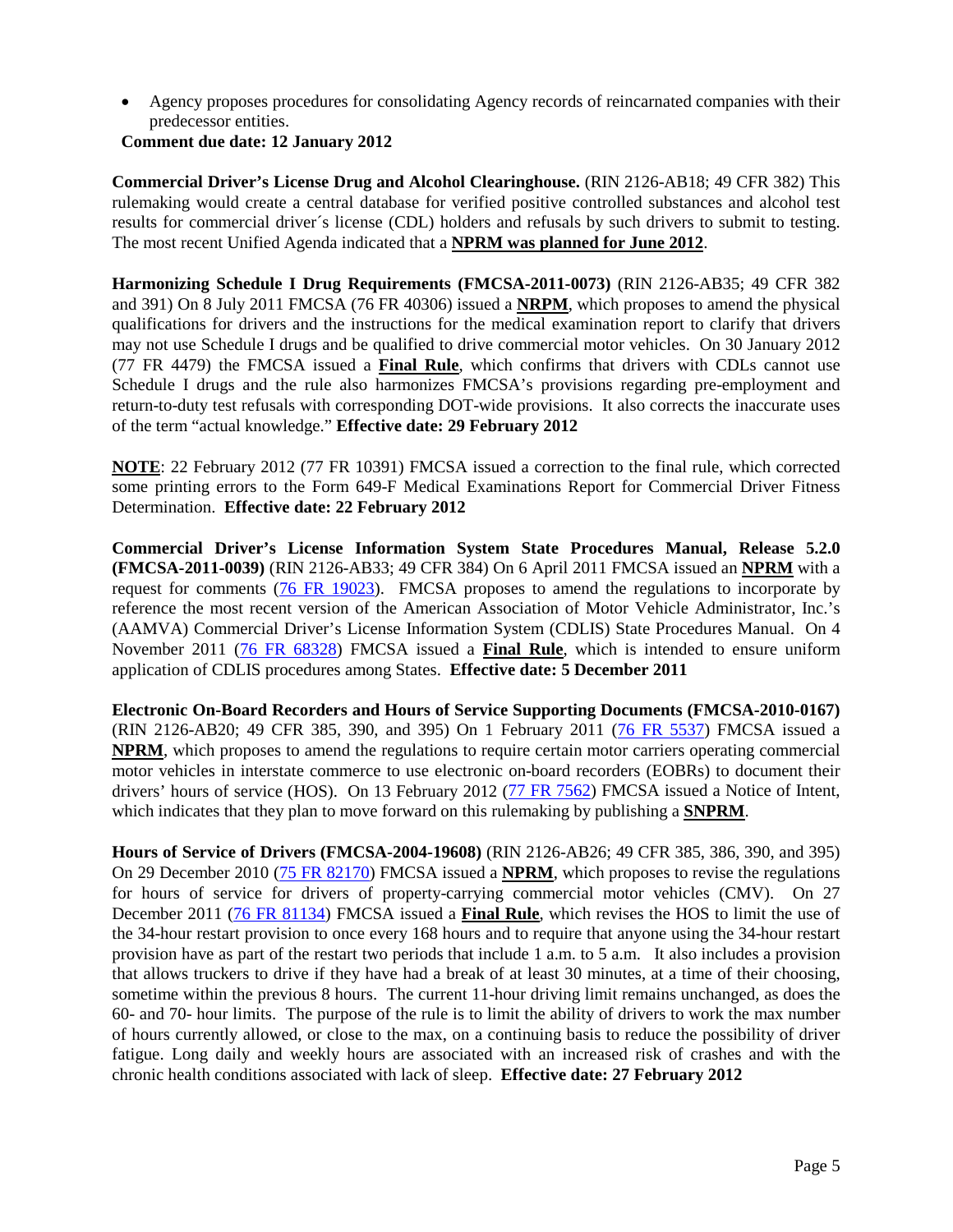**Drivers of CMVs: Restricting the Use of Cellular Phones. (FMCSA-2010-0096)** (RIN 2126-AB29; 49 CFR 383, 384, 390, 391, and 392) On 21 December 2010 [\(75 FR 80014\)](http://edocket.access.gpo.gov/2010/pdf/2010-31736.pdf) FMCSA issued a **NPRM**, which proposes to restrict the use of hand-held mobile telephones, including hand-held cell phones, by drivers of commercial motor vehicles (CMVs) while operating in interstate commerce. On 2 December 2011 [\(76 FR 75470\)](http://www.gpo.gov/fdsys/pkg/FR-2011-12-02/pdf/2011-30749.pdf) FMCSA issued a **Final Rule**, which restricts the use of hand-held mobile telephones by drivers of commercial vehicles. **Effective date: 3 January 2012**

**National Registry of Certified Medical Examiners (FMCSA-2008-0363)** (RIN 2126-AA97; 49 CFR 390 and 391) On 1 December 2008 [\(73 FR 73129\)](http://edocket.access.gpo.gov/2008/pdf/E8-28172.pdf)) FMCSA issued a NPRM, which proposes to establish and maintain a National Registry of Certified Medical Examiners (NRCME) and to require that all medical examiners, who conduct medical examinations for interstate commercial motor vehicle drivers, complete certain training concerning FMCSA physical qualification standards, pass a test to verify understanding of those standards, and maintain competence by periodic training and testing. On 20 April 2012 [\(77 FR 24104\)](http://www.gpo.gov/fdsys/pkg/FR-2012-04-20/pdf/2012-9034.pdf) FMSCA issued a **Final Rule**, which established the National Registry of Certified Medical Examiners with the requirements that all medical examiners, who conduct physical examinations for interstate commercial motor vehicle (CMV) drivers, meet designated criteria to be placed on the registry. After the transition period, wherein the medical providers are required to be trained and tested, the National Registry will only accept, as valid, medical examiner certificates issued by a medical examiner that is listed on the National Registry. Effective date: 21 May 2012. **Compliance date: 21 May 2014**

**Medical Certification Requirements as Part of the CDL (FMCSA-1997-2210)** (RIN 2126-AA10; 49 CFR 383, 384, 390 and 391) On 1 December 2008 [\(73 FR 73096\)](http://edocket.access.gpo.gov/2008/pdf/E8-28173.pdf) FMCSA issued a **Final Rule**, which amends the regulations to require interstate commercial driver's license (CDL) holders, subject to the physical qualification requirements to provide a current original or copy of their medical examiner's certificates to their State Driver Licensing Authority (SDLA). The agency also requires the SDLA to record on the Commercial Driver's License Information System driver record the self-certification that the driver made regarding the applicability of the Federal driver qualification rules and the medical certification status information specified in the final rule. Effective date: 30 January 2009. **Compliance date: 30 January 2012**

**Medical Certification Requirements as Part of the Commercial Driver's License (CDL); Extension of Certificate Retention Requirements (FMCSA-1997-2210)** (RIN 2126-AB39; 49 CFR 391) On 16 November 2011 [\(76 FR 70661\)](http://www.gpo.gov/fdsys/pkg/FR-2011-11-15/pdf/2011-29481.pdf) FMCSA issued a **Final Rule**, which amends its regulations to keep them into effect until 30 January 2014, for an interstate driver to retain on their person a copy of their medical certificate. **Effective date: 15 December 2011**

**Limitations on the Issuance of Commercial Driver's Licenses with a Hazardous Materials Endorsement (FMCSA-2001-1117)** (RIN 2126-AA70; 49 CFR 383) On 29 April 2005 [\(70 FR](http://edocket.access.gpo.gov/2005/pdf/05-8572.pdf)  [22268\)](http://edocket.access.gpo.gov/2005/pdf/05-8572.pdf) FMCSA issued an **Interim Final Rule**, effective when issued, that amends the Federal Motor Carrier Safety Regulations to cross-reference the TSA's compliance date as the date when FMCSA companion requirements also become applicable. Consistent with TSA regulations, FMCSA also reduced the amount of advance notice that States must provide to drivers that a security threat assessment will be performed when they renew a hazardous materials endorsement. The most recent Unified Agenda indicated that the **next action is "to be determined."**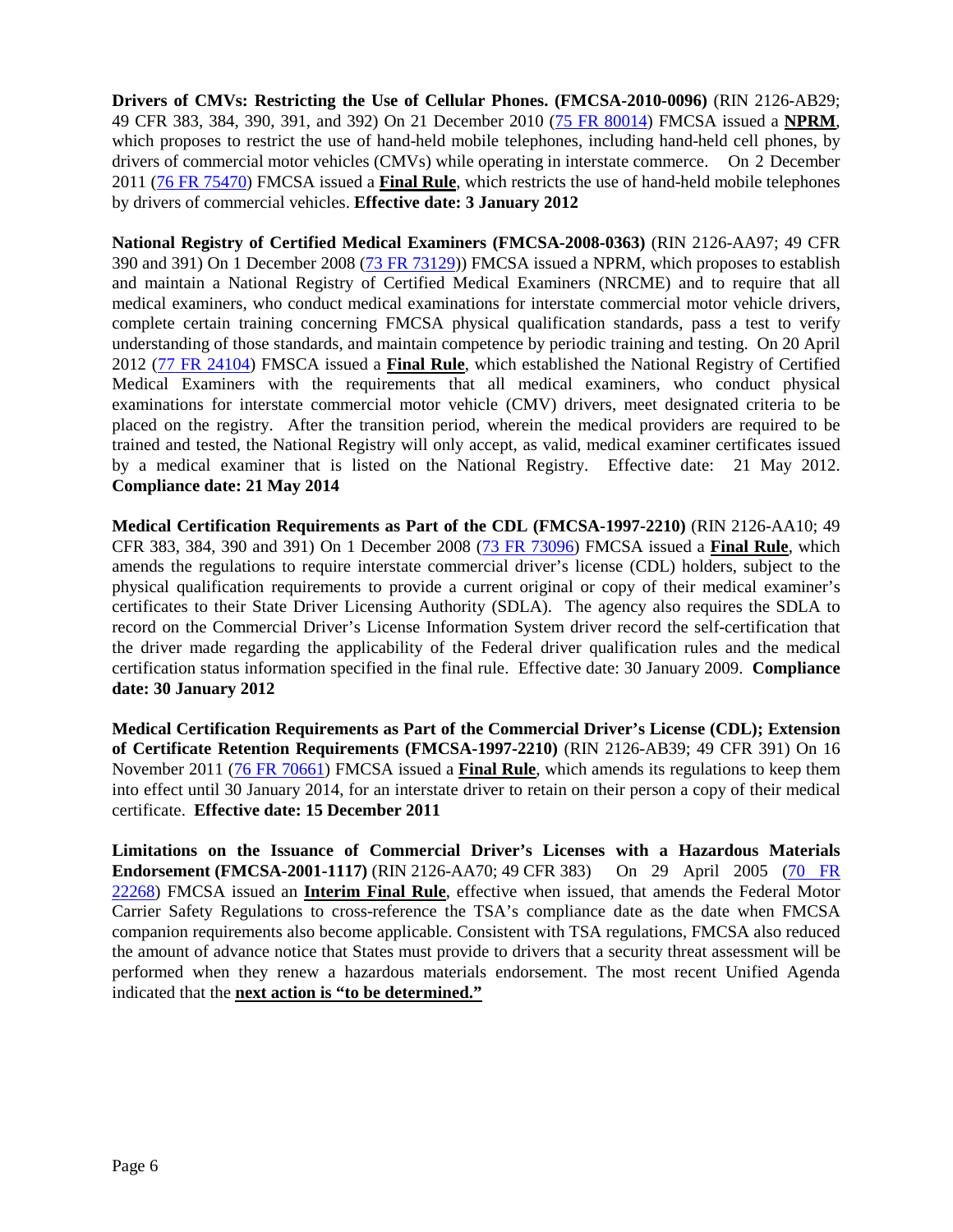**Unified Registration System (FMCSA-97-2349)** (RIN 2126-AA22; 49 CFR 360, 365, 366, 368, 387 and 390) On 26 October 2011 [\(76 FR 66506\)](http://www.gpo.gov/fdsys/pkg/FR-2011-10-26/pdf/2011-26958.pdf) FMCSA issued a **SNPRM**, which responds to comments to the 2005 Unified Registration System (URS) NRPM, incorporates new proposals implementing requirements imposed by final rules published after the 2005 URS NPRM, and includes new proposals to implement certain provisions of the Safe, Accountable, Flexible, Efficient, Transportation Equity Act. The FMCSA believes the proposed URS would improve the registration process for motor carriers, property brokers, freight forwarders and other entities that register with FMCSA. Comment due date: 27 December 2011. The most recent Unified Agenda indicated that FMCSA planned to **publish their analyzed comments in February 2012.**

### **DOT / Pipeline and Hazardous Materials Safety Administration (PHMSA)**

**Hazardous Materials; Miscellaneous Amendments Pertaining to DOT Specification Cylinders (RRR) (PHMSA-2011-0140)** (RIN 2137-AE80; 49 CFR 171, 172, 173, 178 and 180) On 29 May 2012 [\(77 FR 31551\)](http://www.gpo.gov/fdsys/pkg/FR-2012-05-29/pdf/2012-12832.pdf) PHMSA issued an **ANPRM**, which states that they are considering amendments to the Hazardous Materials Regulations to revise certain requirements applicable to the manufacture, use and requalification of DOT specification cylinders. Comment due date: 27 August 2012

**Vehicles in Intrastate Commerce (PHMSA-2010-0227)** (RIN 2137-AE65; 49 CFR 177) On 2 December 2011 [\(76 FR 75470\)](http://www.gpo.gov/fdsys/pkg/FR-2011-12-02/pdf/2011-30749.pdf) PHMSA issued a **Final Rule**, which restricts the use of hand-held mobile telephones by drivers of commercial vehicles. **Effective date: 3 January 2012**

**Hazardous Materials Regulations: Combustible Liquids (PHMSA-2009-0241).** (RIN 2137-AE52; 49 CFR 172, 173, and 176) On 5 April 2010 [\(75 FR 17111\)](http://edocket.access.gpo.gov/2010/pdf/2010-7544.pdf)) PHMSA issued an **ANPRM**, which states that PHMSA is considering amendments to the Hazardous Materials Regulations as they apply to the transportation of combustible liquids. On 30 May 2012 [\(77 FR 31815\)](http://www.gpo.gov/fdsys/pkg/FR-2012-05-30/pdf/2012-12958.pdf) PHMSA has **withdrawn** the ANPRM.

### **Environmental Protection Agency (EPA)**

*Note: EPA initiatives are, where appropriate, categorized and listed in association with the source of the legislative authority for the regulatory action, e.g., Clean Air Act. EPA rulemaking dockets can be accessed at the ["regulations.gov"](http://www.regulations.gov/fdmspublic/component/main) website.*

**Environmental Justice Plan** (RIN not listed; CFR not listed) On or about December 2011 IADC became aware that the EPA, based on their **Environmental Justice Plan**, may bring changes to environmental rulemaking, permitting and enforcement. The term "environmental justice" or EJ, broadly encompasses the principle that low-income or minority communities should not be disproportionately burdened by federal environmental regulatory programs. Why does this matter to the private sector? It is because the federal government is increasingly adding EJ policies to its regulatory, permitting and enforcement programs. If you need permits, comply with regulations or face enforcement actions, you will be running head first into these new EJ policies.

### **EPA – Resource Conservation and Recovery Act (RCRA)**

**Hazardous Waste Management System: Modification of the Hazardous Waste Manifest System. (EPA-HQ-RCRA-2001-0032)** (RIN 2050–AG20; 40 CFR 260 thru 265, and 271) On 26 February 2008 [\(73 FR 10204\)](http://edocket.access.gpo.gov/2008/pdf/E8-3615.pdf) the EPA published a notice of availability and request for comments regarding the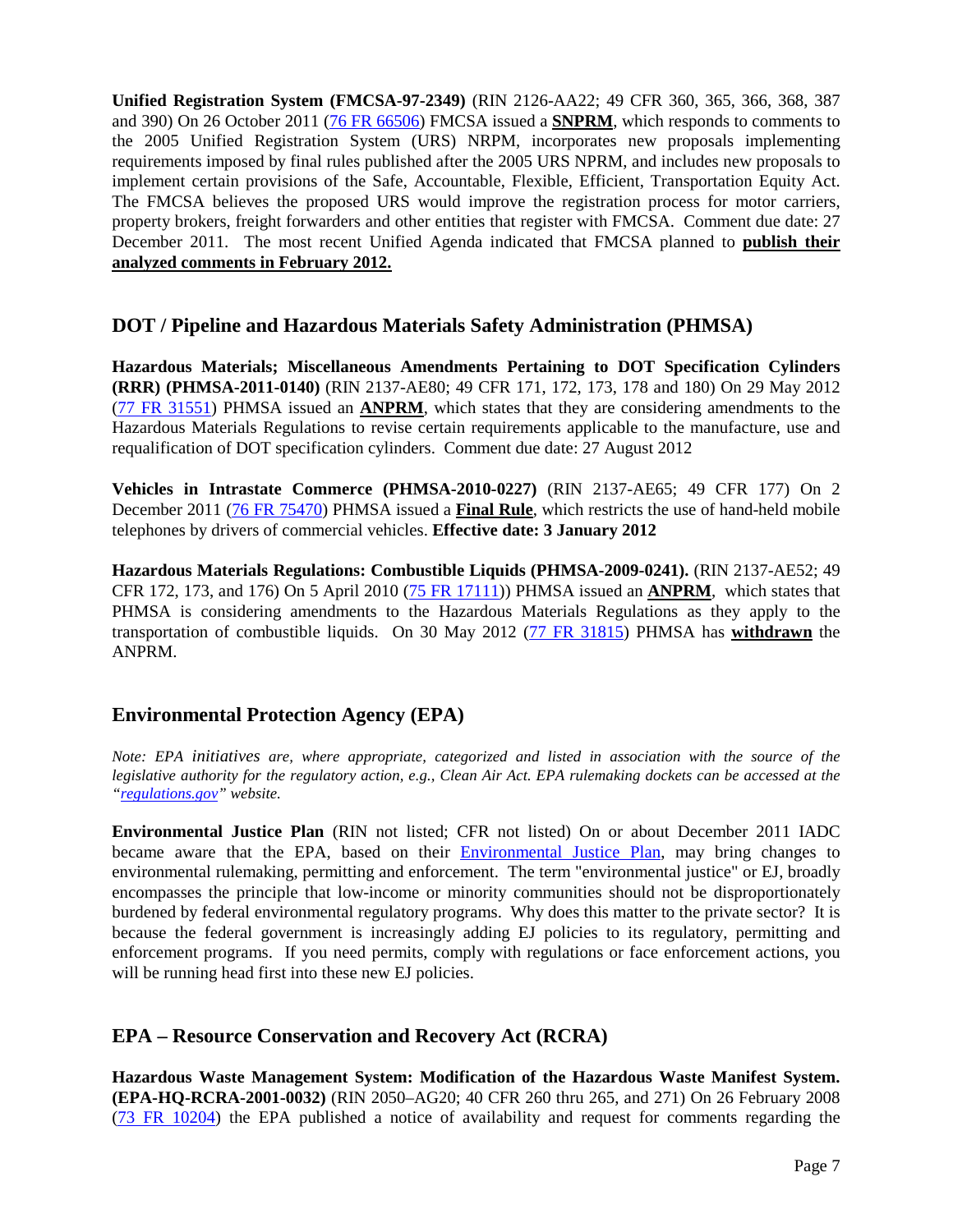electronic manifest (e-Manifest) project. This project is to develop a centralized web-based information technology system for electronic manifests. Comment due date: 11 April 2008. The most recent Unified Agenda indicated that a **final action is "to be determined."**

**Modifications to RCRA Rules Associated with Solvent-Contaminated Shop Towels and Wipes (SAN 4091).** (RIN 2050–AE51; 40 CFR 261) A proposed rule was originally scheduled for November 2002. On 20 November 2003 [\(68 FR 65586\)](http://edocket.access.gpo.gov/2003/pdf/03-28652.pdf), EPA issued a **NPRM** proposing: to conditionally exclude from the definition of hazardous waste disposable industrial wipes that are contaminated with hazardous solvents and are going to disposal and to conditionally exclude from the definition of solid waste reusable industrial shop towels and rags that are contaminated with hazardous solvents and are sent for laundering or dry cleaning. On 15 December 2009 [\(74 FR 66259\)](http://edocket.access.gpo.gov/2009/pdf/E9-29804.pdf) the EPA is extending the comment period for 60 days. Comment due date: 26 February 2010. The most recent Unified Agenda indicated that a **final action was planned for June 2012.**

## **EPA – Clean Air Act (CAA)**

**2011 Technical Corrections, Clarifying and Other Amendments to Certain Provisions of the Mandatory Reporting of Greenhouse Gases Rule (EPA-HQ-OAR-2011-0147)** (RIN 2060-AQ85; 40 CFR 98) On 4 August 2011 the EPA issued a proposed rule [\(76 FR 47392\)](http://www.gpo.gov/fdsys/pkg/FR-2011-08-04/pdf/2011-18712.pdf#page=1) to amend specific provisions in the Mandatory Reporting of Greenhouse Gases Rule to correct certain technical and editorial error that have been identified since promulgation. On 29 November 2011 [\(76 FR 73886\)](http://www.gpo.gov/fdsys/pkg/FR-2011-11-29/pdf/2011-29742.pdf#page=1) the EPA issued a **Final Rule**, which reflect the changes in the proposed rule. **Effective date: 29 December 2011**

**Protection of Stratospheric Ozone: Listing of Substitutes for Ozone-Depleting Substances- Fire Protection.** (RIN 2060-AQ84; 40 CFR 82) The planned final direct rulemaking, which is expected to be out in August 2011, would list as acceptable (subject to use restrictions) a substitute for ozone-depleting substances in the fire suppression and explosion protection sector under EPA's Significant New Alternatives Policy (SNAP) Program. No FR entry has been published to date. The most recent Unified Agenda indicated that a **NPRM was planned for January 2012**.

**Mandatory Reporting of Greenhouse Gases; Petroleum and Natural Gas Systems (OAR-2011-0417 [previously OAR-2009-0923])** (RIN 2060-AP99; 40 CFR 98) On 12 April 2010 [\(75 FR 18608\)](http://edocket.access.gpo.gov/2010/pdf/2010-6767.pdf) the EPA issued a proposed rule to require reporting of GHG emissions from petroleum and natural gas systems. On 27 September 2011 [\(76 FR 59533\)](http://www.gpo.gov/fdsys/pkg/FR-2011-09-27/pdf/2011-24362.pdf) the EPA issued a **Final Rule**, which extended the time period during which owners and operators of facilities would be permitted to use best available monitoring methods in 2011, without submitting a request to the Administrator for approval. They have also expanded the list of types of emissions sources that are not required to submit a request. Lastly, they extended the deadline for requests to use best available monitoring methods beyond 2011.

**Implementing Periodic Monitoring in Federal and State Operating Permit Programs (SAN 4699.2)** (RIN 2060-AN00; 40 CFR 70 and 71) This rule would revise the Compliance Assurance Monitoring rule (40 CFR 64) to be implemented through the operating permits rule (40 CFR part 70) to define when periodic monitoring must be created, and to include specific criteria that periodic monitoring must meet. The Spring 2011 Unified Agenda indicated that a **NPRM was planned for December 2011** and the most recent Unified Agenda did not address this issue.

**Protection of Stratospheric Ozone; Refrigerant Recycling; Modifications to the Technician Certification Requirements under Section 608 of the Clean Air Act (SAN 4901)** (RIN: 2060-AM55; 40 CFR 82) This rule would amend the Standards for Becoming a Certifying Program for Technicians to clarify the scope of the technician certification requirements and to provide a limited exemption from